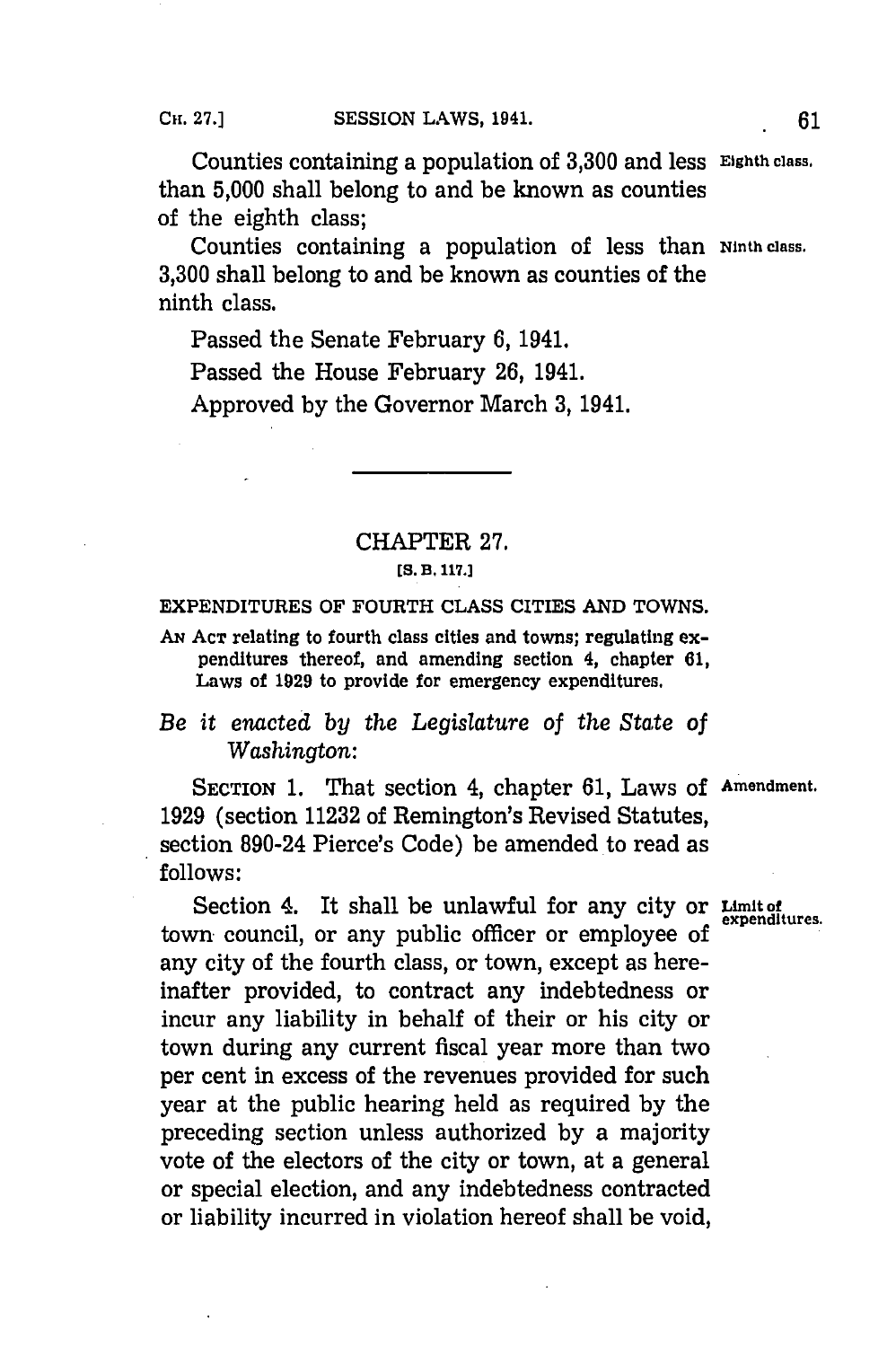**Not to** but nothing herein contained shall be held to modify **change debt limits,** or change the limitations prescribed **by** any law limiting the debts of any such city or town to an amount based on a percentage of the assessed valuation thereof.

When a public emergency other than those specifically described hereinafter and which could not reasonably have been foreseen at the time of making the estimate required in section **1** hereof (section **11229,** Remington's Revised Statutes; section **890-21** Pierce's Code), shall require the expenditure of money not provided for in the estimate, the city or town council shall, before it may make any expenditure therefor, in excess of the two per cent herein-**Mja adopt** above provided for, adopt an ordinance stating the declaring facts constituting the emergency and the estimated emergency. amount of money required to meet it and declaring that an emergency exists: *Provided,* That such ordinance shall not be voted on until one week shall have elapsed after its introduction and that it shall **Unanimous** require the unanimous vote of the members of the **vote of the council present and the approval of the mayor:** *Provided, further,* That any taxpayer may appear at such meeting for passing on such ordinance and **Taxpayer** be heard for or against the adoption thereof. Upon **may be heard,** the happening of any emergency caused **by** fire, flood, explosion, storm, earthquake, epidemic, riot **Emergency** or insurrection, or for the immediate preservation of order or public health, or for the restoration to a condition of usefulness of any public property the usefulness of which has been destroyed **by** accident, or for the relief of a stricken community overtaken **by** calamity, or in settlement of approved claims for personal injuries or property damages, exclusive of claims arising from the operation of any public utility owned **by** the city or town, or to meet mandatory expenditures required **by** laws enacted since the last estimate was adopted, the city or town council